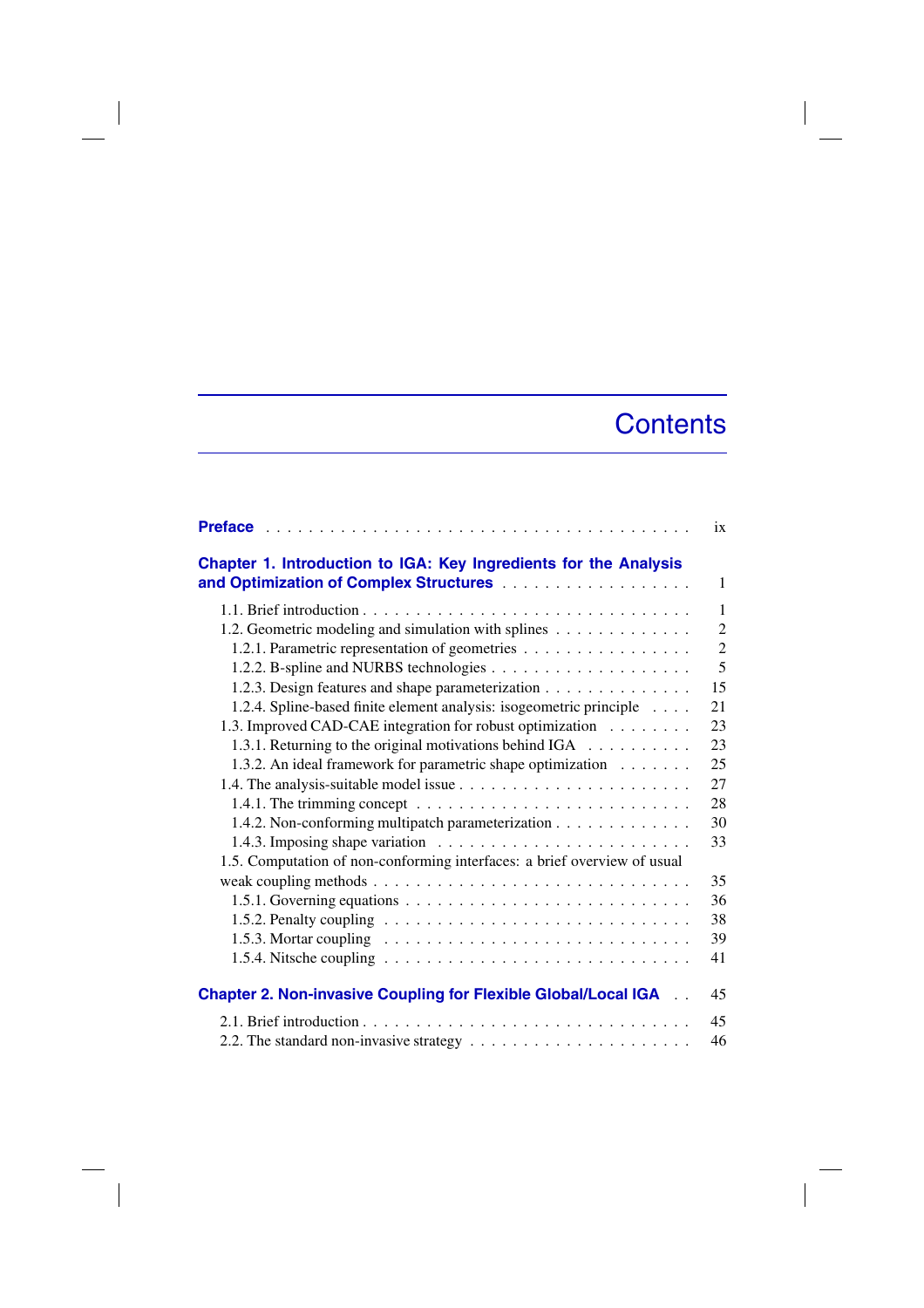$\overline{\phantom{a}}$ 

 $\overline{\phantom{a}}$ 

|                                                                                           | 46  |
|-------------------------------------------------------------------------------------------|-----|
| 2.2.2. Non-invasive resolution of the coupling problem                                    | 47  |
|                                                                                           | 54  |
|                                                                                           | 55  |
|                                                                                           | 57  |
| 2.4. A robust algorithm for non-conforming global/local IGA                               | 59  |
| 2.4.1. Reference formulation: non-symmetric Nitsche coupling                              | 59  |
| 2.4.2. A Nitsche-based non-invasive algorithm                                             | 64  |
|                                                                                           | 72  |
|                                                                                           | 84  |
| <b>Chapter 3. Domain Decomposition Solvers for Efficient</b>                              |     |
|                                                                                           | 87  |
|                                                                                           | 87  |
| 3.2. Benefiting from the additional Lagrange multiplier field for                         |     |
|                                                                                           | 89  |
| 3.3. Case of multipatch Kirchhoff-Love shell analysis                                     | 91  |
| 3.3.1. Kirchhoff-Love shell formulation: basics                                           | 92  |
|                                                                                           | 97  |
| 3.3.3. Preliminary results: monolithic resolution                                         | 100 |
| 3.4. On the construction of dual domain decomposition solvers                             | 103 |
|                                                                                           | 104 |
|                                                                                           | 106 |
|                                                                                           | 110 |
|                                                                                           | 111 |
| 3.5. Numerical investigation of the developed algorithms                                  | 115 |
|                                                                                           | 116 |
|                                                                                           | 121 |
| 3.5.3. Scordelis-Lo roof $\ldots \ldots \ldots \ldots \ldots \ldots \ldots \ldots \ldots$ | 123 |
|                                                                                           | 125 |
|                                                                                           | 128 |
| <b>Chapter 4. Isogeometric Shape Optimization of Multipatch</b>                           |     |
|                                                                                           | 131 |
|                                                                                           | 131 |
| 4.2. Isogeometric shape optimization framework                                            | 133 |
|                                                                                           | 133 |
|                                                                                           | 133 |
|                                                                                           | 135 |
|                                                                                           | 136 |

 $\overline{\phantom{a}}$